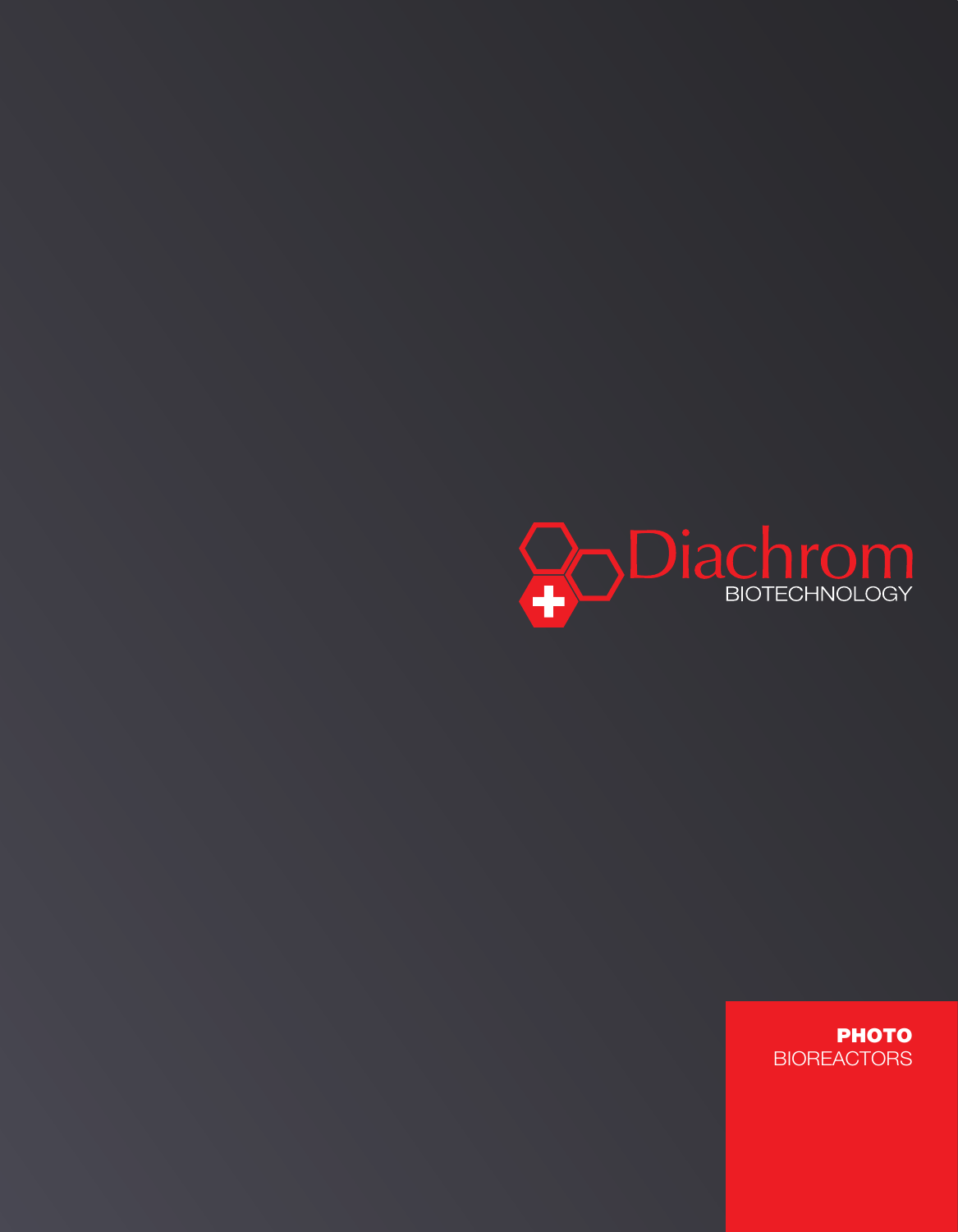

www.diachrom-biotech.com

## DIAPBR PHOTOBIOREACTORS



Diachrom Biotechnology Photobioreactors DIAPBR, is a device that can contain and grow algae, cyanobacteria and other photosynthetic organisms under heterotrophic and mixotrophic conditions. Our PBR system is a controllable environment in which to grow algae, and where the supply of light, nutrients, carbon dioxide, air, and temperature can be controlled and regulated.

As an algae Photobioreactor is a totally enclosed system and there are several major advantages as the bioreactor can prevent contamination (from other algae species and bugs), and allows easier cultivation of one algae strain. It also offers better control over a range of other growing conditions, like the pH, light, carbon dioxide, and temperature. In addititon to this a closed system reduces evaporative water losses, and has lower carbon dioxide losses which all-in-all means higher cell concentrations.

In other words there are more grams of algae produced per litre of water.

The DIAPBR photobioreactor is suited for research applications such as:

- product optimization
- scale up/scale down studies
- PBR optimization
- • continuous cultures
- perfusion systems, etc.

DIAPBR are available in three different configurations:

- Classic bioreactor
- Air Lift
- Flat-vessel